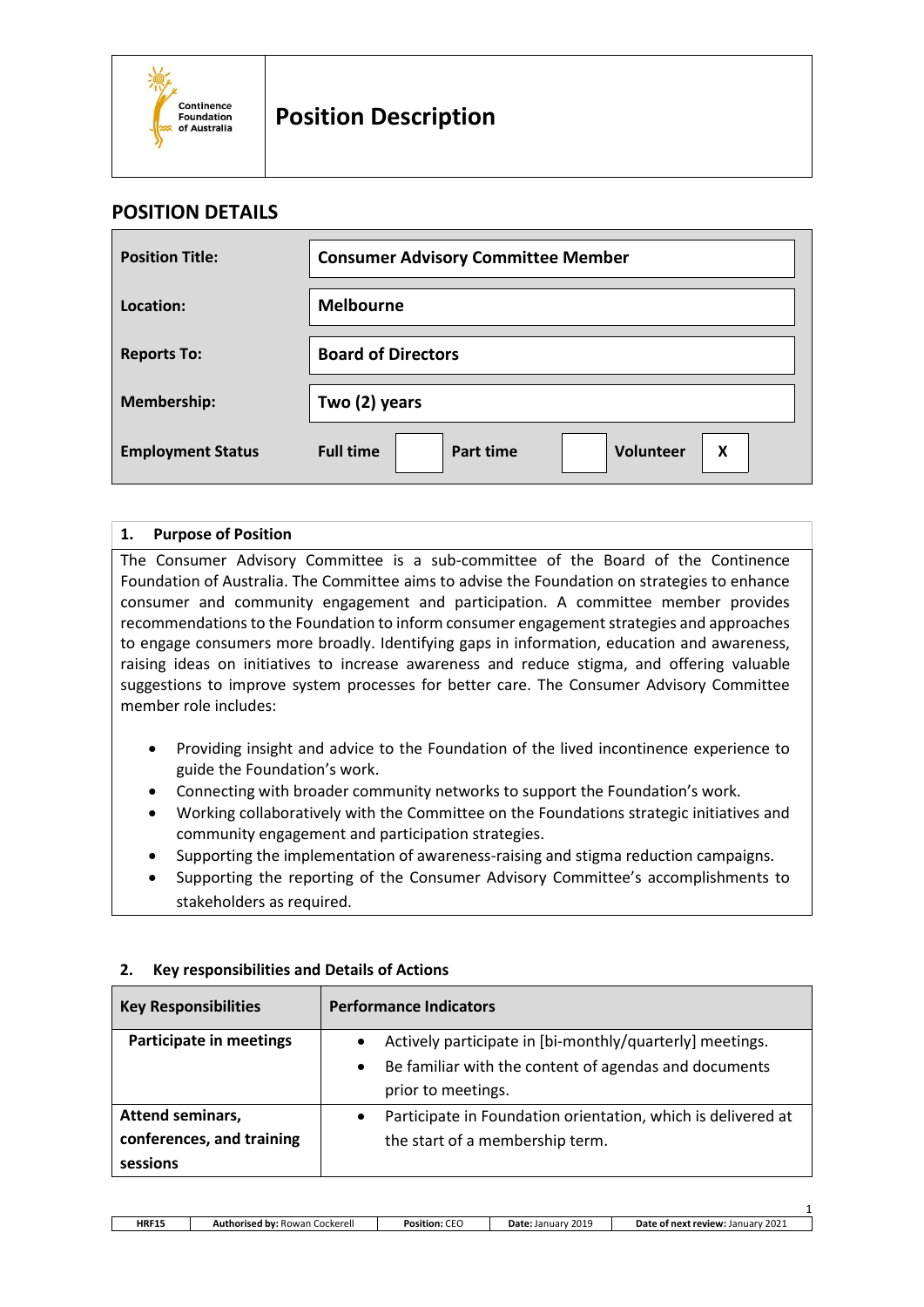

# **Position Description**

| <b>Quality Improvement</b>      | Assist in identifying development and training requirements<br>related to consumer, caregiver, and community<br>engagement, and offer suggestions on addressing these<br>needs.<br>Participate in Foundation or other organisation training,<br>conferences, or workshops, and share key learnings with<br>other committee members.<br>After attending such sessions, report back to the committee<br>and contact the Partnering with Consumer Officer to<br>include the topic in the meeting agenda.<br>When possible, observe and learn about the operations of<br>other Community Advisory Committees.<br>Contribute valuable insights on enhancing the quality of the<br>$\bullet$ |
|---------------------------------|----------------------------------------------------------------------------------------------------------------------------------------------------------------------------------------------------------------------------------------------------------------------------------------------------------------------------------------------------------------------------------------------------------------------------------------------------------------------------------------------------------------------------------------------------------------------------------------------------------------------------------------------------------------------------------------|
|                                 | information provided to consumers in emphasising                                                                                                                                                                                                                                                                                                                                                                                                                                                                                                                                                                                                                                       |
|                                 | awareness and accessibility.                                                                                                                                                                                                                                                                                                                                                                                                                                                                                                                                                                                                                                                           |
|                                 | Participate in Consumer Caucus activities and share your<br>knowledge.                                                                                                                                                                                                                                                                                                                                                                                                                                                                                                                                                                                                                 |
|                                 | Contribute to the monitoring of key performance indicators                                                                                                                                                                                                                                                                                                                                                                                                                                                                                                                                                                                                                             |
|                                 | for the enhancement of Foundation quality.                                                                                                                                                                                                                                                                                                                                                                                                                                                                                                                                                                                                                                             |
|                                 | Participate in the development of the Foundation annual                                                                                                                                                                                                                                                                                                                                                                                                                                                                                                                                                                                                                                |
|                                 | report.                                                                                                                                                                                                                                                                                                                                                                                                                                                                                                                                                                                                                                                                                |
| <b>Identify Issues</b>          | Recognise and advise the Foundation on critical areas and                                                                                                                                                                                                                                                                                                                                                                                                                                                                                                                                                                                                                              |
|                                 | concerns that necessitate consumer and community                                                                                                                                                                                                                                                                                                                                                                                                                                                                                                                                                                                                                                       |
|                                 | involvement.                                                                                                                                                                                                                                                                                                                                                                                                                                                                                                                                                                                                                                                                           |
| Communication                   | Promote two-way communication between consumers,<br>$\bullet$                                                                                                                                                                                                                                                                                                                                                                                                                                                                                                                                                                                                                          |
|                                 | caregivers, and community groups.                                                                                                                                                                                                                                                                                                                                                                                                                                                                                                                                                                                                                                                      |
|                                 | Stay updated with information relating to the community's                                                                                                                                                                                                                                                                                                                                                                                                                                                                                                                                                                                                                              |
|                                 | incontinence health needs.                                                                                                                                                                                                                                                                                                                                                                                                                                                                                                                                                                                                                                                             |
|                                 | Advice Foundation on community methods of                                                                                                                                                                                                                                                                                                                                                                                                                                                                                                                                                                                                                                              |
|                                 | communication and gaps.                                                                                                                                                                                                                                                                                                                                                                                                                                                                                                                                                                                                                                                                |
|                                 | Maintain privacy and confidentiality.<br>$\bullet$                                                                                                                                                                                                                                                                                                                                                                                                                                                                                                                                                                                                                                     |
| Promotion                       | Support the enablement of consumer participation across<br>٠                                                                                                                                                                                                                                                                                                                                                                                                                                                                                                                                                                                                                           |
|                                 | the Foundation.                                                                                                                                                                                                                                                                                                                                                                                                                                                                                                                                                                                                                                                                        |
|                                 | Raise public knowledge of the Foundation and the<br>٠                                                                                                                                                                                                                                                                                                                                                                                                                                                                                                                                                                                                                                  |
|                                 | Community Advisory Committee and its function.                                                                                                                                                                                                                                                                                                                                                                                                                                                                                                                                                                                                                                         |
| <b>Community representation</b> | Make recommendations to the Foundation on behalf of the<br>$\bullet$                                                                                                                                                                                                                                                                                                                                                                                                                                                                                                                                                                                                                   |
|                                 | community, including advocating for more attention and<br>sensitivity to the needs of diverse, isolated, and                                                                                                                                                                                                                                                                                                                                                                                                                                                                                                                                                                           |
|                                 | marginalised consumers and communities.                                                                                                                                                                                                                                                                                                                                                                                                                                                                                                                                                                                                                                                |
|                                 |                                                                                                                                                                                                                                                                                                                                                                                                                                                                                                                                                                                                                                                                                        |

 $\overline{2}$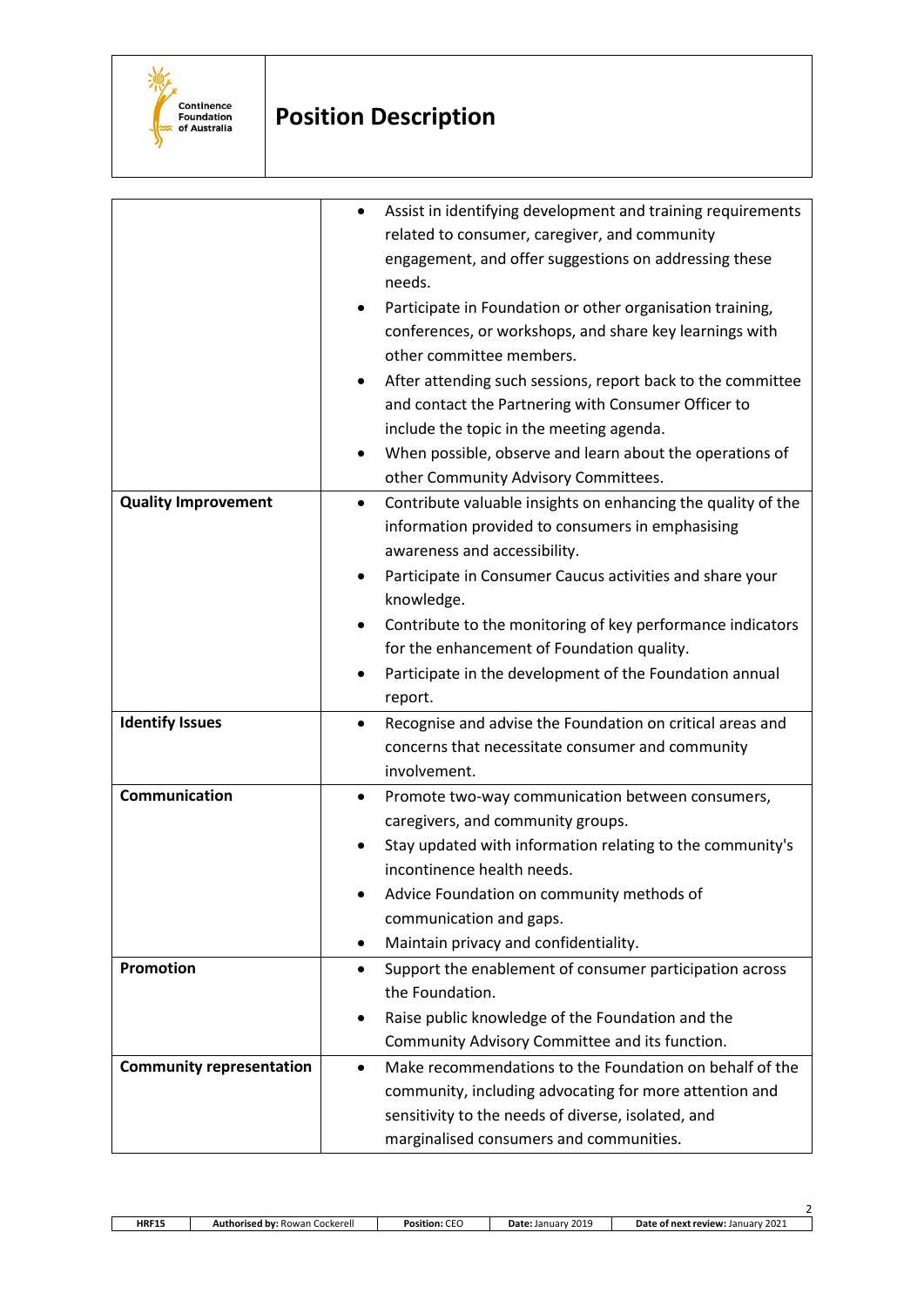

# **Position Description**

|                                 | Advise the Foundation on local community incontinence-<br>$\bullet$<br>related concerns. |
|---------------------------------|------------------------------------------------------------------------------------------|
|                                 | Participate in external communities of interest.<br>$\bullet$                            |
| <b>Foundation Relationships</b> | <b>Chief Executive Officer</b><br>$\bullet$                                              |
|                                 | Program Manager<br>$\bullet$                                                             |
|                                 | Partnering with Consumer Officer<br>٠                                                    |
|                                 | <b>Community Advisory Committee</b><br>$\bullet$                                         |
|                                 | Foundation board<br>$\bullet$                                                            |
|                                 | <b>Foundation Staff</b><br>$\bullet$                                                     |
|                                 | Members of the community<br>$\bullet$                                                    |

# **KNOWLEDGE, SKILL AND EXPERIENCE REQUIREMENTS**

| <b>Key Attributes</b>    | Desires to listen to, respect, and recognise the needs of<br>others.<br>Reflect the opinions of the community's experiencing<br>incontinence in an accurate and articulate manner.<br>Effective verbal and written communication<br>Capability to express a consumer point of view while also<br>$\bullet$<br>accepting and appreciating various points of view given<br>inside the committee.<br>Recognition of the readiness to learn about all aspects of<br>the Foundation services and ongoing Programs.                                                                                   |
|--------------------------|-------------------------------------------------------------------------------------------------------------------------------------------------------------------------------------------------------------------------------------------------------------------------------------------------------------------------------------------------------------------------------------------------------------------------------------------------------------------------------------------------------------------------------------------------------------------------------------------------|
| <b>Experience/Skills</b> | Capable of contributing specialist knowledge and<br>experience by delivering consumer, caregiver, and<br>community perspectives.<br>Engage members of the community with strong<br>community networks and a thorough grasp of local or<br>regional concerns.<br>Capable of reflecting on and addressing<br>Incontinence issues in the community rather than<br>personal concerns.<br>Proficient in reflecting the viewpoints of the<br>communities serviced by Foundation and bringing to the<br>Community Advisory Committee knowledge of relevant<br>community groups' thoughts and policies. |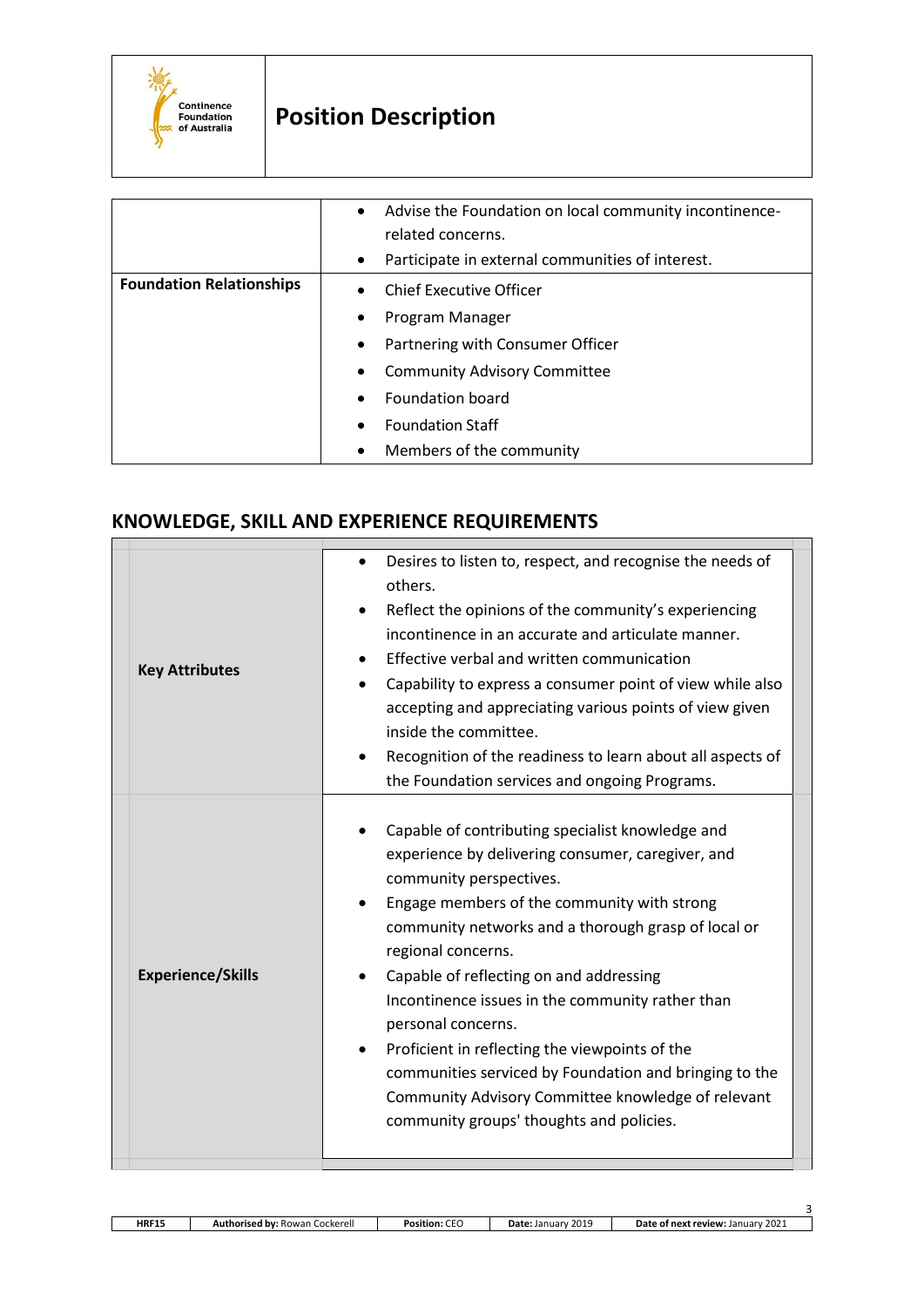

# **Position Description**

| <b>Desired</b>              | Lived experience of Incontinence.<br>Member of a community and/or support group.<br>Attained knowledge on stigma and drawbacks within<br>Culturally and Linguistically Diverse backgrounds<br>Knowledge or real-life experiences with stigma and<br>$\bullet$<br>challenges experienced due to culturally and<br>linguistically diverse backgrounds. |  |  |  |  |
|-----------------------------|------------------------------------------------------------------------------------------------------------------------------------------------------------------------------------------------------------------------------------------------------------------------------------------------------------------------------------------------------|--|--|--|--|
| <b>Computer/Software</b>    | Basic computer knowledge                                                                                                                                                                                                                                                                                                                             |  |  |  |  |
| <b>Addition Information</b> | Membership of the Community Advisory Committee<br>should emphasise consumers, caregivers, and<br>communities, not health care providers. Applicants who<br>provide or are employed in a health service are not<br>eligible (Health Services Act 1988)                                                                                                |  |  |  |  |

## **WORKPLACE HEALTH AND SAFETY**

The Member is responsible and accountable for:

- Compliance with workplace health and safety policies and procedures for risk identification, risk assessment and risk control. Refer WHSP01 Work Health & Safety; WHSP07 Smoking, Drugs and Alcohol.
- Active participation in activities associated with the management of workplace health and safety.
- Identification and reporting of health and safety risks, accidents, incidents, injuries and property damage at the workplace. Refer WHSP05 Incident and Accident Reporting Management.

### **QUALITY MANAGEMENT**

The Member is responsible and accountable for:

- Familiarity and compliance with all Company Policies.
- Active participation in training activities associated with Company Policies.
- Supporting the Continence Foundation's commitment to quality improvement and contributing to the achievement of contractual deliverables.

| <b>HRF15</b> | Cockerell<br>∍a hv•⊺<br>Rowan<br>.nricod<br>Aut | $ -$<br>Position.<br>◡└ | 201C<br>January<br>Date:<br>201- | 2021<br>e of next<br>review:<br>. Januarv<br>Date |
|--------------|-------------------------------------------------|-------------------------|----------------------------------|---------------------------------------------------|

4